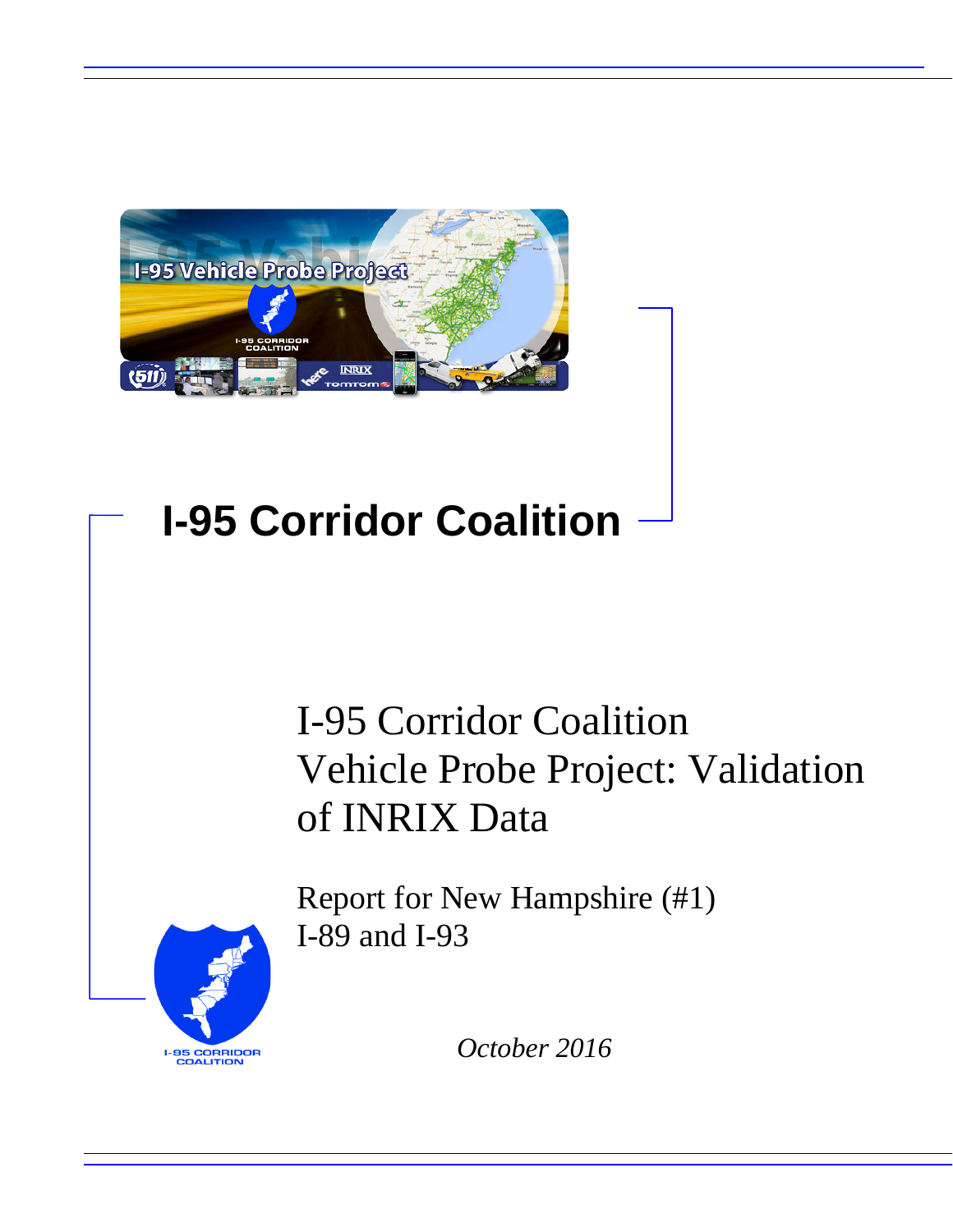# **I-95 CORRIDOR COALITION VEHICLE PROBE PROJECT VALIDATION OF INRIX DATA OCTOBER 2016**

# *Report for New Hampshire (#1) I-89 and I-93*

*Prepared for:*

I-95 Corridor Coalition

*Sponsored by:*

I-95 Corridor Coalition

*Prepared by:*

Masoud Hamedi, Sanaz Aliari, Zhongxiang Wang University of Maryland, College Park

*Acknowledgements:*

The research team would like to express its gratitude for the assistance it received from the state highway officials in New Hampshire during the course of this study. Their effort was instrumental during the data collection phase of the project. This report would not have been completed without their help.

*October 2016*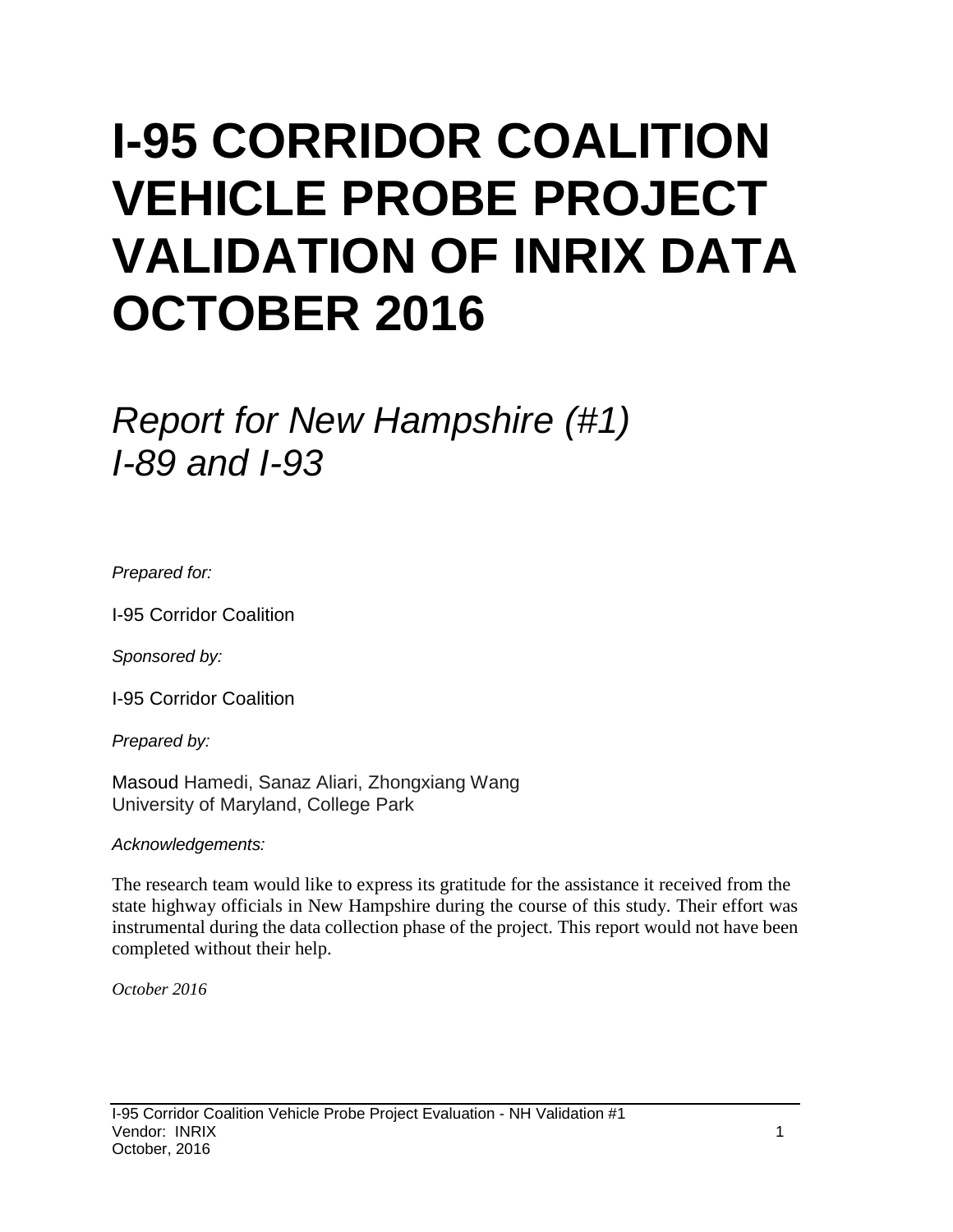## **Evaluation Results for the State of New Hampshire**

## *Executive Summary*

The data from the Vehicle Probe Project is validated using Bluetooth<sup>TM</sup> Traffic Monitoring (BTM) technology on a near monthly basis. BTMs sensors were deployed at the beginning and ending points of 12 different segments along the I-89 and I-93 corridors. Average Annual Daily Traffic (AADT) is 33,000 along I-89 and 68,460 along I-93. The speed limit varies between 45 to 65 MPH for both I-89 and I-93.

The Bluetooth sensor deployment covers the range from I-93 to Stickney Hill Rd along I-89, and between exits 4 and 5 and also exits 11 and 15 along I-93. Travel time data was collected for both directions, between July 8 and July 22, 2016. The dataset collected represents approximately 2,447 hours of observations along 12 directional freeway segments, totaling approximately 33 miles. The total number of effective five-minute travel time samples observed was 29,360.

ES Table 1, below summarizes the results of the comparison between the BTM reference data and the INRIX data for freeway segments during the above noted time period. As shown, the average absolute speed error (AASE) were within specification in all speed bins, and the Speed Error Bias (SEB) were within specification in all speed bins except for the 0-30 MPH speed category.

| <b>ES Table 1 – New Hampshire Evaluation Summary for Freeway</b> |                                            |                         |                                     |                         |                   |                                |  |  |  |  |
|------------------------------------------------------------------|--------------------------------------------|-------------------------|-------------------------------------|-------------------------|-------------------|--------------------------------|--|--|--|--|
| <b>Speed Bin</b>                                                 | <b>Average Absolute Speed</b><br>Error(<10 |                         | <b>Speed Error Bias</b><br>(<5 mph) |                         | Number<br>of $5$  | Hours of<br>Data<br>Collection |  |  |  |  |
|                                                                  | Comparison<br>with SEM<br>Band             | Comparison<br>with Mean | Comparison<br>with SEM<br>Band      | Comparison<br>with Mean | Minute<br>Samples |                                |  |  |  |  |
| $0-30$ MPH                                                       | 7.2                                        | 9.1                     | 6.7                                 | 8.1                     | 539               | 45                             |  |  |  |  |
| 30-45 MPH                                                        | 6.3                                        | 8.6                     | 4.4                                 | 5.7                     | 588               | 49                             |  |  |  |  |
| 45-60 MPH                                                        | 2.8                                        | 6.3                     | 2.1                                 | 5.3                     | 3211              | 268                            |  |  |  |  |
| $>60$ MPH                                                        | 1.3                                        | 3.8                     | $-0.8$                              | $-1.8$                  | 25022             | 2085                           |  |  |  |  |
| All Speeds                                                       | 1.6                                        | 4.3                     | $-0.3$                              | $-0.7$                  | 29360             | 2447                           |  |  |  |  |

Based upon data collected between July 8 and July 22, 2016 across 33 miles of roadway.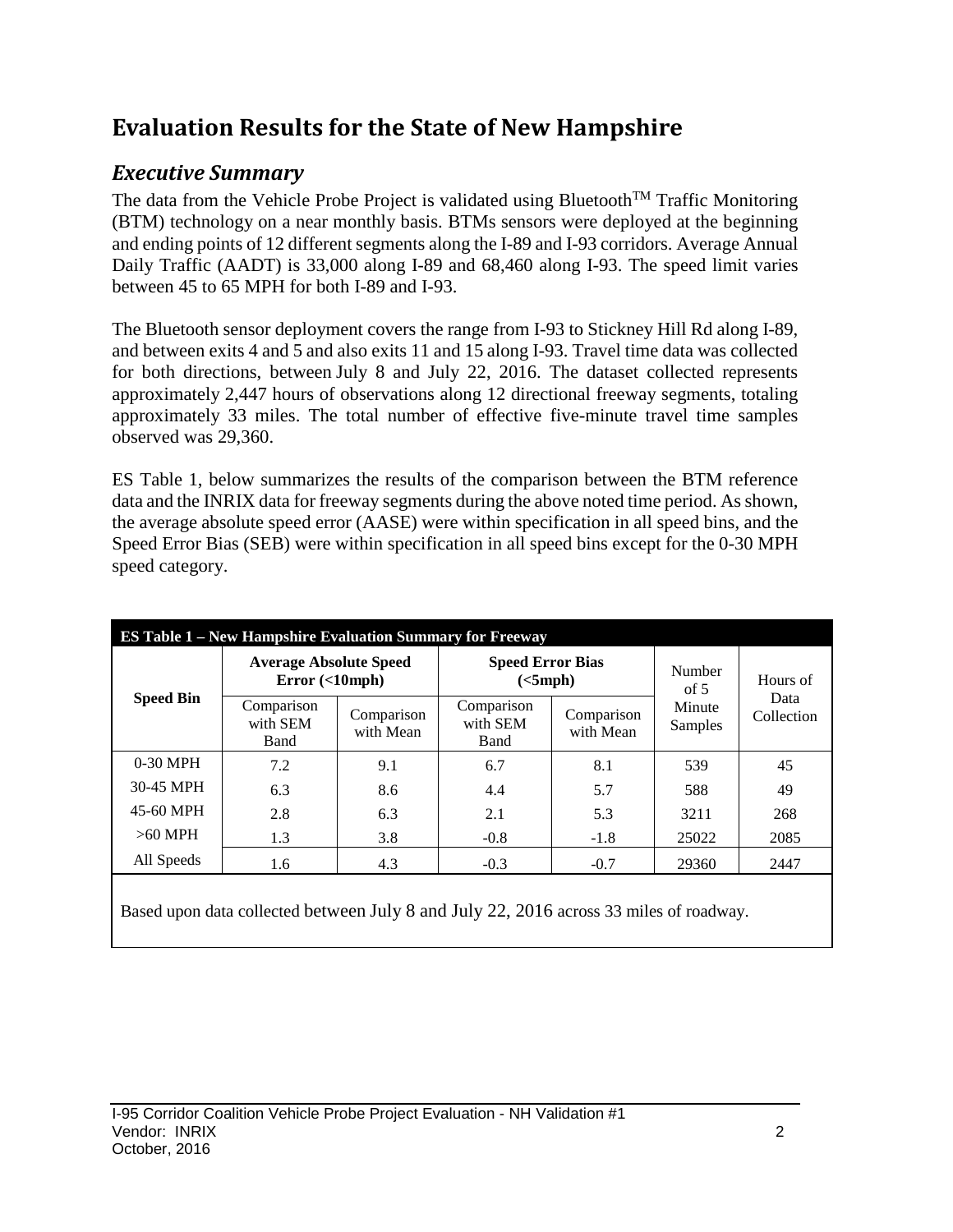### *Data Collection*

Travel time samples were collected along 12 directional freeway segments with the assistance of New Hampshire Department of Transportation (NHDOT) personnel. Freeway segments studied were located on the I-89 corridor from I-93 to Stickney Hill Rd and on I-93 corridor between exits 4 and 5 and also exits 11 and 15. Travel time data was collected for both directions along I-89 and I-93 corridors between July 8 and July 22, 2016. Segment locations were chosen with a high-likelihood of observing recurrent and non-recurrent congestion during peak and off-peak periods.

Figure 1 and 2 present an overview snapshot of the placement of sensors for the collection of data on the I-89 and I-93 corridors in New Hampshire, respectively. Average Annual Daily Traffic (AADT) is 33,000 along I-89 and 68,460 along I-93. The speed limit varies between 45 to 65 MPH for both I-89 and I-93. Blue segments represent freeway segments selected for analysis.



**Figure 1** –– Locations of segment selected on I-89 for analysis in New Hampshire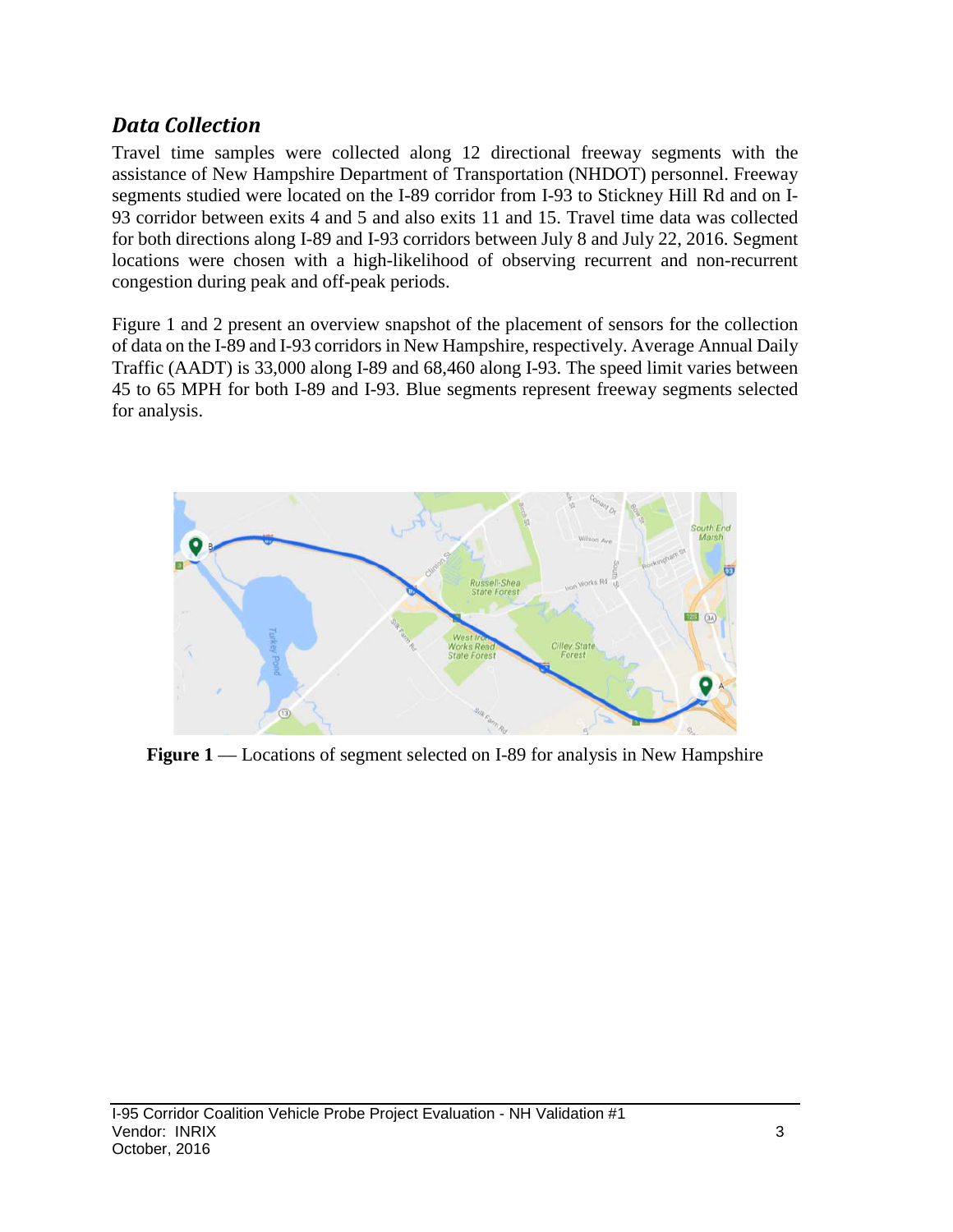

Figure 2 –– Locations of segments selected on I-93 for analysis in New Hampshire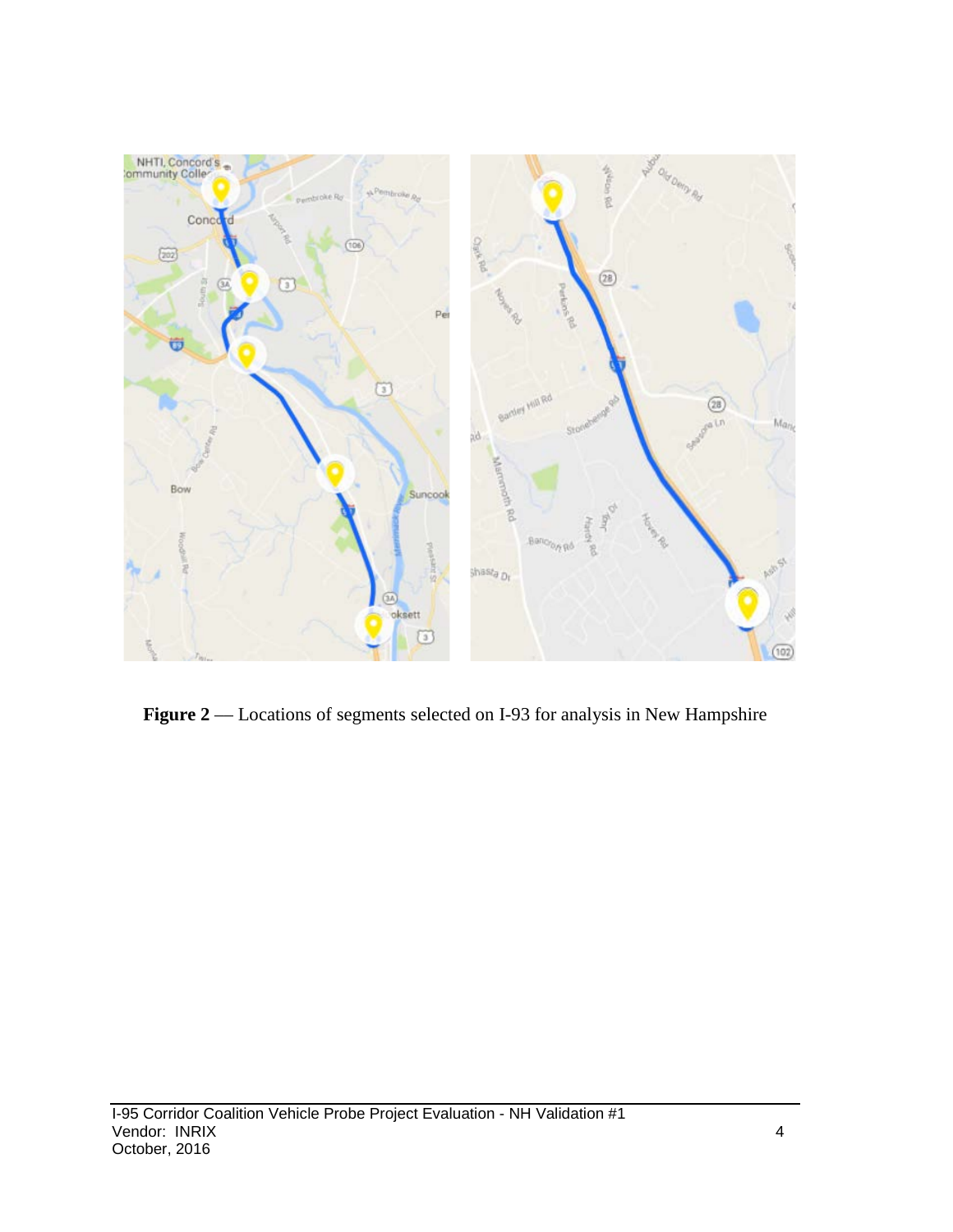#### **TMC segments selected for validation in New Hampshire**

Table 1 presents the data collection segments from New Hampshire. As a whole, these segments cover a total length of 33 miles. Data collection segments are comprised of one or more Traffic Message Channel (TMC) base segments, such that the total length of the data collection segment is one mile long or greater for freeways. When appropriate, consecutive TMC segments are combined to form a data collection segment longer than one mile. The results of the validation performed on 12 directional freeway segments are included in this report. Table 1 contains the summary information on each data collection segment including the latitude/longitude coordinates of the locations at which the Bluetooth sensors were deployed along I-89 and I-93 in New Hampshire as well as an active map link to view the data collection segment in detail. Click on the map link to see a detailed map for the respective data collection segment. It should be noted that the configuration of the test segments is often such that the endpoint of one segment coincides with the start point of the next segment, so that one Bluetooth sensor covers both data collection segments.

Table 1 also provides data on the precise length of the TMCs comprising the test segment as compared to the measured length between Bluetooth<sup>TM</sup> Traffic Monitoring (BTM) sensors placed on the roadway. An algorithm was developed and documented in a separate report<sup>[1](#page-5-0)</sup> as part of the initial VPP project and is being used for the validation of all vendors in VPPII. Details of the algorithm used to estimate equivalent path travel times based on INRIX data feeds for individual data collection segments are provided in this separate report. This algorithm finds an equivalent INRIX travel time (and therefore travel speed) corresponding to each sample BTM travel time observation on the test segment of interest.

<span id="page-5-0"></span><sup>&</sup>lt;sup>1</sup> Ali Haghani, Masoud Hamedi, Kaveh Farokhi Sadabadi, Estimation of Travel Times for Multiple TMC Segments, prepared for I-95 Corridor Coalition, February 2010 [\(link\)](http://www.i95coalition.org/wp-content/uploads/2015/02/I-95-CC-Estimation-of-Travel-Times-for-Multiple-TMC-Segments-FINAL2.pdf)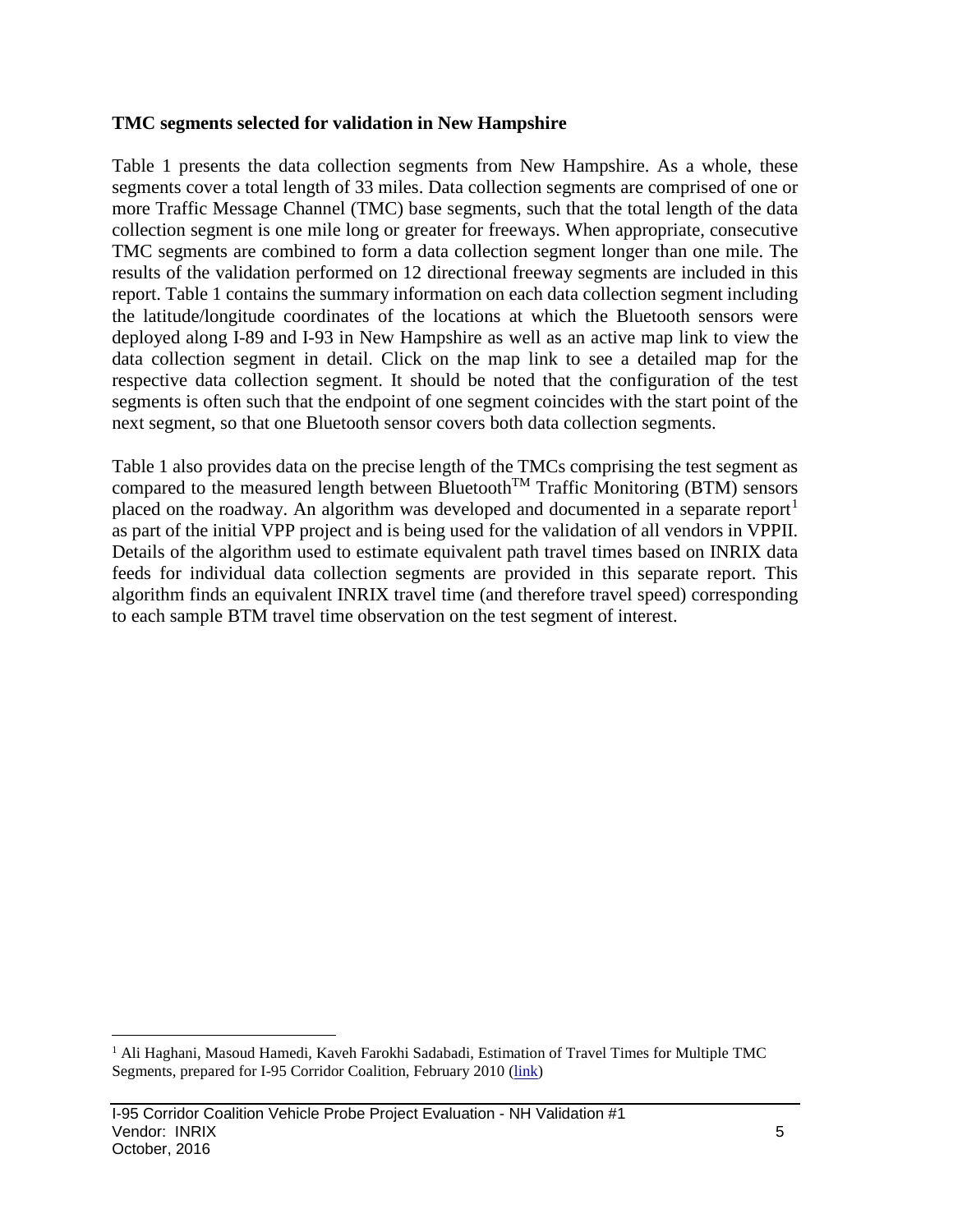**Table 1 Segments selected for validation in New Hampshire**

| <b>SEGMENT</b>  |            | <b>DESCRIPTION</b> |                            |              | <b>TMC CODES</b> |         |               |                            |
|-----------------|------------|--------------------|----------------------------|--------------|------------------|---------|---------------|----------------------------|
| (Map Link)      | Freeway    | <b>State</b>       | Starting at                | <b>Begin</b> | Number           |         | Begin Lat/Lon |                            |
|                 | <b>NH</b>  | County             | Ending at                  | End          | Length           |         | End Lat/Lon   | % Diff                     |
| <b>Freeways</b> |            |                    |                            |              |                  |         |               | All<br>Lengths in<br>Miles |
| F1              | I-89       | New Hampshire      | $I-93$                     | 129P05141    | $\overline{4}$   | 43.1702 | $-71.5308$    | 3.38                       |
| NH01-0001       | Northbound | Merrimack          | Stickney Hill Rd/Exit 3    | 129P05144    | 3.54             | 43.1828 | $-71.5941$    | $-4.52%$                   |
| F2              | $I-89$     | New Hampshire      | Stickney Hill Rd/Exit 3    | 129N05143    | 3                | 43.1823 | $-71.595$     | 3.55                       |
| NH01-0002       | Southbound | Merrimack          | $I-93$                     | 129N05141    | 3.61             | 43.1702 | $-71.5306$    | $-2.22%$                   |
| F <sub>3</sub>  | $I-93$     | New Hampshire      | I-393/US-202/US-4/Exit 15  | 129N05000    | $\overline{4}$   | 43.2127 | $-71.5340$    | 1.87                       |
| NH01-0003       | Southbound | Merrimack          | US-3/Manchester St/Exit 13 | 129N04997    | 1.93             | 43.1862 | $-71.5228$    | $-3.11%$                   |
| F4              | $I-93$     | New Hampshire      | US-3/Manchester St/Exit 13 | 129N04997    | 3                | 43.1862 | $-71.5228$    | 2.00                       |
| NH01-0004       | Southbound | Merrimack          | NH-3A/Main St/Exit 12      | 129N04159    | 1.77             | 43.1658 | $-71.524$     | 12.98%                     |
| F <sub>5</sub>  | $I-93$     | New Hampshire      | $I-89$                     | 129N04159    | $\mathbf{1}$     | 43.1658 | $-71.524$     | 2.88                       |
| NH01-0005       | Southbound | Merrimack          | Hackett Hill Rd/Exit 11    | 129N04159    | 6.06             | 43.1322 | $-71.4896$    | $-52.47%$                  |
| F <sub>6</sub>  | $I-93$     | New Hampshire      | Hackett Hill Rd/Exit 11    | 129N04159    | $\mathbf{1}$     | 43.1322 | $-71.4896$    | 3.03                       |
| NH01-0006       | Southbound | Merrimack          | Hackett Hill Rd/Exit 11    | 129N04159    | 6.06             | 43.0893 | $-71.4748$    | -49.99%                    |
| F7              | $I-93$     | New Hampshire      | NH-28/Rockingham Rd/Exit 5 | 129N04151    |                  | 42.9227 | $-71.3763$    | 3.49                       |
| NH01-0007       | Southbound | Hillsborough       | NH-102/Nashua Rd/Exit 4    | 129N04150    | 3.63             | 42.8765 | $-71.3435$    | $-3.85%$                   |
| F <sub>8</sub>  | $I-93$     | New Hampshire      | NH-102/Nashua Rd/Exit 4    | 129P04151    |                  | 42.8733 | $-71.3419$    | 3.03                       |
| NH01-0008       | Northbound | Rockingham         | NH-28/Rockingham Rd/Exit 5 | 129P04151    | 3.05             | 42.9123 | $-71.3684$    | $-0.65%$                   |
| F <sub>9</sub>  | $I-93$     | New Hampshire      | Hackett Hill Rd/Exit 11    | 129P04159    | 2                | 43.0895 | $-71.4744$    | 2.99                       |
| NH01-0009       | Northbound | Merrimack          | $I-89$                     | 129P04160    | 6.03             | 43.1335 | $-71.4900$    | $-50.45%$                  |
| F10             | $I-93$     | New Hampshire      | I-89                       | 129P04160    | $\mathbf{1}$     | 43.1335 | $-71.4900$    | 2.8                        |
| NH01-0010       | Northbound | Merrimack          | I-89                       | 129P04160    | 6.03             | 43.1657 | $-71.5235$    | $-53.60%$                  |
| F11             | $I-93$     | New Hampshire      | $I-89$                     | 129P04160    | 3                | 43.1657 | $-71.5235$    | 1.96                       |
| NH01-0011       | Northbound | Merrimack          | US-3/Manchester St/Exit 13 | 129P04998    | 1.92             | 43.1882 | $-71.5228$    | 2.08%                      |
| F12             | $I-93$     | New Hampshire      | US-3/Manchester St/Exit 13 | 129P04998    | 3                | 43.1882 | $-71.5228$    | 1.86                       |
| NH01-0012       | Northbound | Merrimack          | I-393/US-202/US-4/Exit 15  | 129P05000    | 1.79             | 43.2128 | $-71.5338$    | 3.91%                      |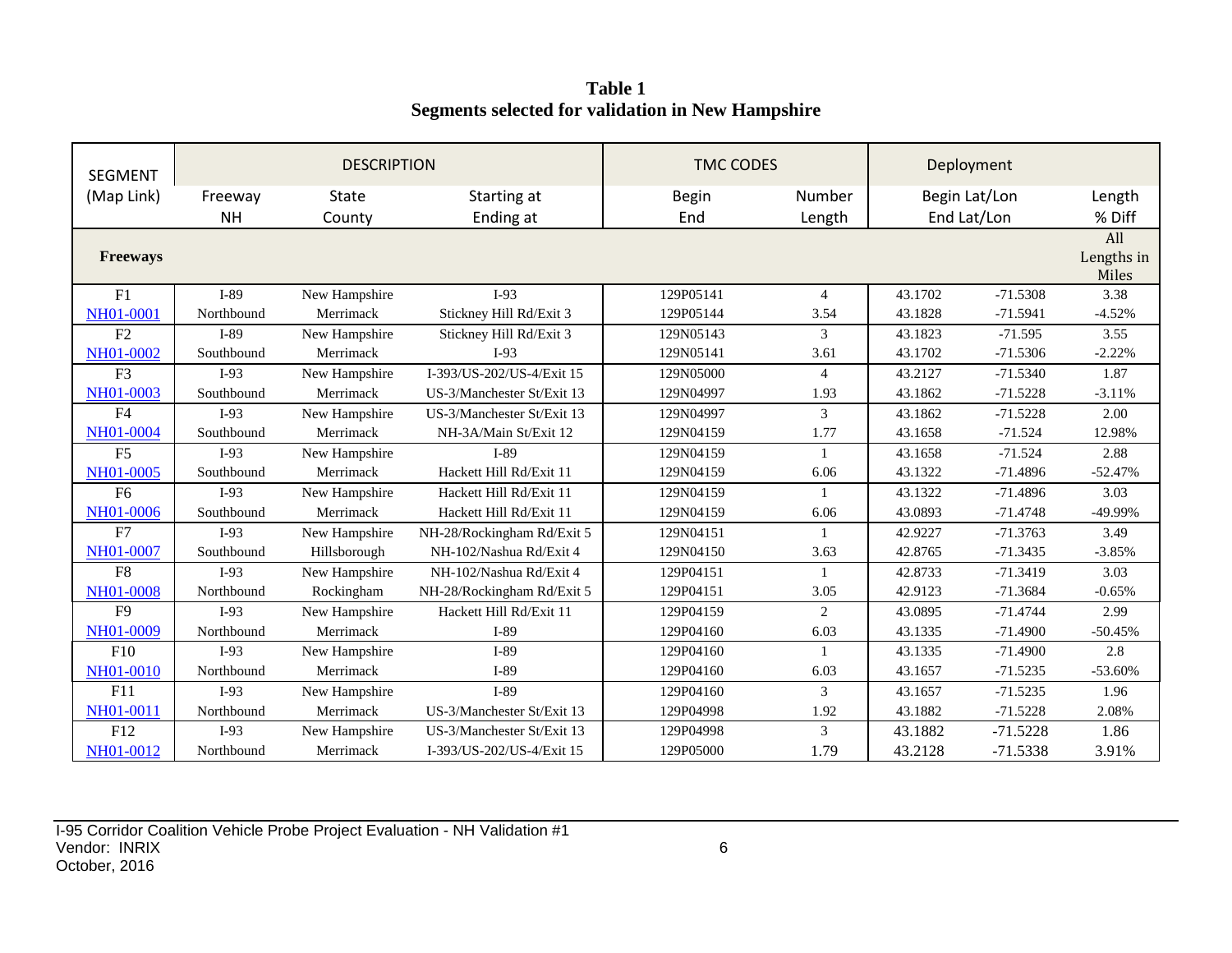### *Analysis of Freeway Results*

Table 2 summarizes the data quality measures obtained as a result of a comparison between Bluetooth and all reported INRIX speeds. Specifications used for comparison include the Average Absolute Speed Error (AASE) and the Speed Error Bias (SEB).

#### Average Absolute Speed Error (AASE)

The AASE is defined as the mean absolute value of the difference between the mean speed reported from the VPP and the ground truth mean speed for a specified time period. The AASE is the primary accuracy metric. Based on the contract specifications, the speed data from the VPP shall have a maximum average absolute error of 10 miles per hour (MPH) in each of four speed ranges: 0-30 MPH, 30-45 MPH, 45-60 MPH, and > 60 MPH.

#### Speed Error Bias (SEB)

The SEB is defined as the average speed error (not the absolute value) in each speed range. SEB is a measure of whether the speed reported in the VPP consistently under or over estimates speed as compared to ground truth speed. Based on the contract specifications, the VPP data shall have a maximum SEB of +/- 5 MPH in each of speed ranges as defined above.

The results are presented as compared against the mean of the ground truth data as well as the 95<sup>th</sup> percent confidence interval for the mean, referred to as the Standard Error of the Mean (SEM) band. The SEM band takes into account any uncertainty in the ground truth speed as measured by BTM equipment due to limited samples and/or data variance. Contract specifications are assessed against the SEM band. (See the *Vehicle Probe Project: Data Use and Application Guide* for additional details on the validation process.) The AASE in the lower two speed bands have proven to be the critical specification (and most difficult) to attain. As shown, the average absolute speed error (AASE) were within specification in all speed bins, and the Speed Error Bias (SEB) were within specification in all speed bins except for the first speed bin (0-30 MPH).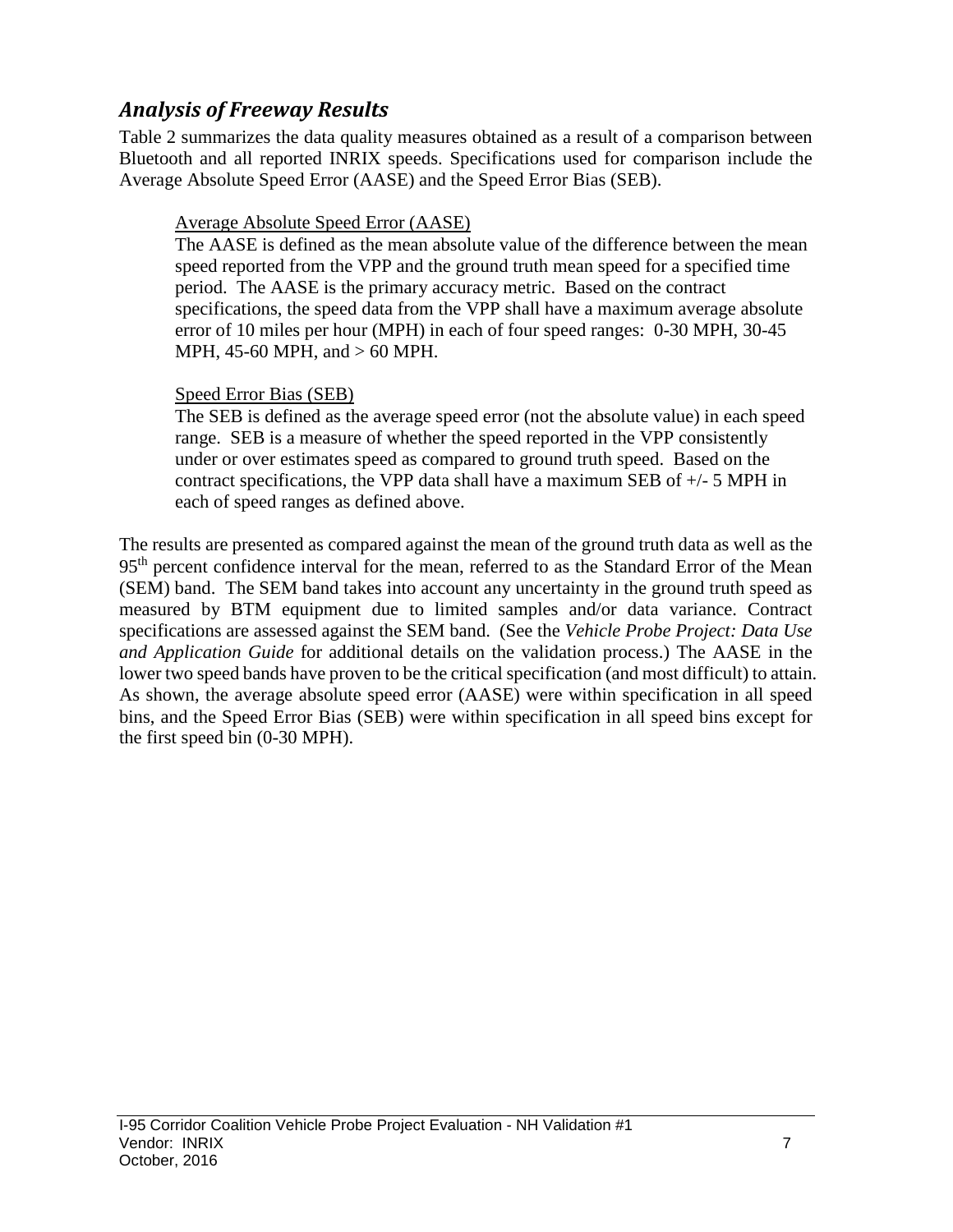| <b>SPEED</b><br>BIN |                                                  | <b>Data Quality Measures for</b> |                           |             |                                               |                                              |  |
|---------------------|--------------------------------------------------|----------------------------------|---------------------------|-------------|-----------------------------------------------|----------------------------------------------|--|
|                     | 1.96 SEM Band                                    |                                  |                           | <b>Mean</b> |                                               |                                              |  |
|                     | <b>SEB</b><br>5 mph<br>(contract specifications) | <b>AASE</b><br>$10$ mph          | <b>SEB</b><br><b>AASE</b> |             | No. of $5$<br><b>Minute</b><br><b>Samples</b> | <b>Hours</b> of<br>Data<br><b>Collection</b> |  |
| $0 - 30$            | 6.7                                              | 7.2                              | 8.1                       | 9.1         | 539                                           | 45                                           |  |
| $30 - 45$           | 4.4                                              | 6.3                              | 5.7                       | 8.6         | 588                                           | 49                                           |  |
| $45-60$             | 2.1                                              | 2.8                              | 5.3                       | 6.3         | 3211                                          | 268                                          |  |
| $60+$               | $-0.8$                                           | 1.3                              | $-1.8$                    | 3.8         | 25022                                         | 2085                                         |  |

**TABLE 2 Data quality measures for freeway segments in New Hampshire**

Table 3 shows the percentage of the time INRIX data falls within 5 mph of the SEM band and the mean for each speed bin for all freeway data segments in this validation report.

|                            |                                             | 1.96 SEM Band                                                  | Mean                               |                                                     |                |  |
|----------------------------|---------------------------------------------|----------------------------------------------------------------|------------------------------------|-----------------------------------------------------|----------------|--|
| <b>SPEED</b><br><b>BIN</b> | Percentage<br>falling<br>inside the<br>band | <b>Percentage</b><br>falling<br>within 5<br>mph of the<br>band | Percentage<br>equal to the<br>mean | <b>Percentage</b><br>within 5<br>mph of the<br>mean | No. of<br>Obs. |  |
| $0 - 30$                   | 15%                                         | 49%                                                            | 0%                                 | 36%                                                 | 539            |  |
| $30 - 45$                  | 19%                                         | 53%                                                            | 0%                                 | 41%                                                 | 588            |  |
| $45-60$                    | 32%                                         | 80%                                                            | 0%                                 | 40%                                                 | 3211           |  |
| $60+$                      | 57%                                         | 93%                                                            | 0%                                 | 72%                                                 | 25022          |  |

**Table 3 Percent observations meeting data quality criteria for freeway segments in New Hampshire**

Tables 4 and 5 present detailed data for individual TMC segments in this validation in a similar format as Tables 2 and 3, respectively. Note that for some segments and in some speed bins the comparison results may not be reliable due to the small number of observations.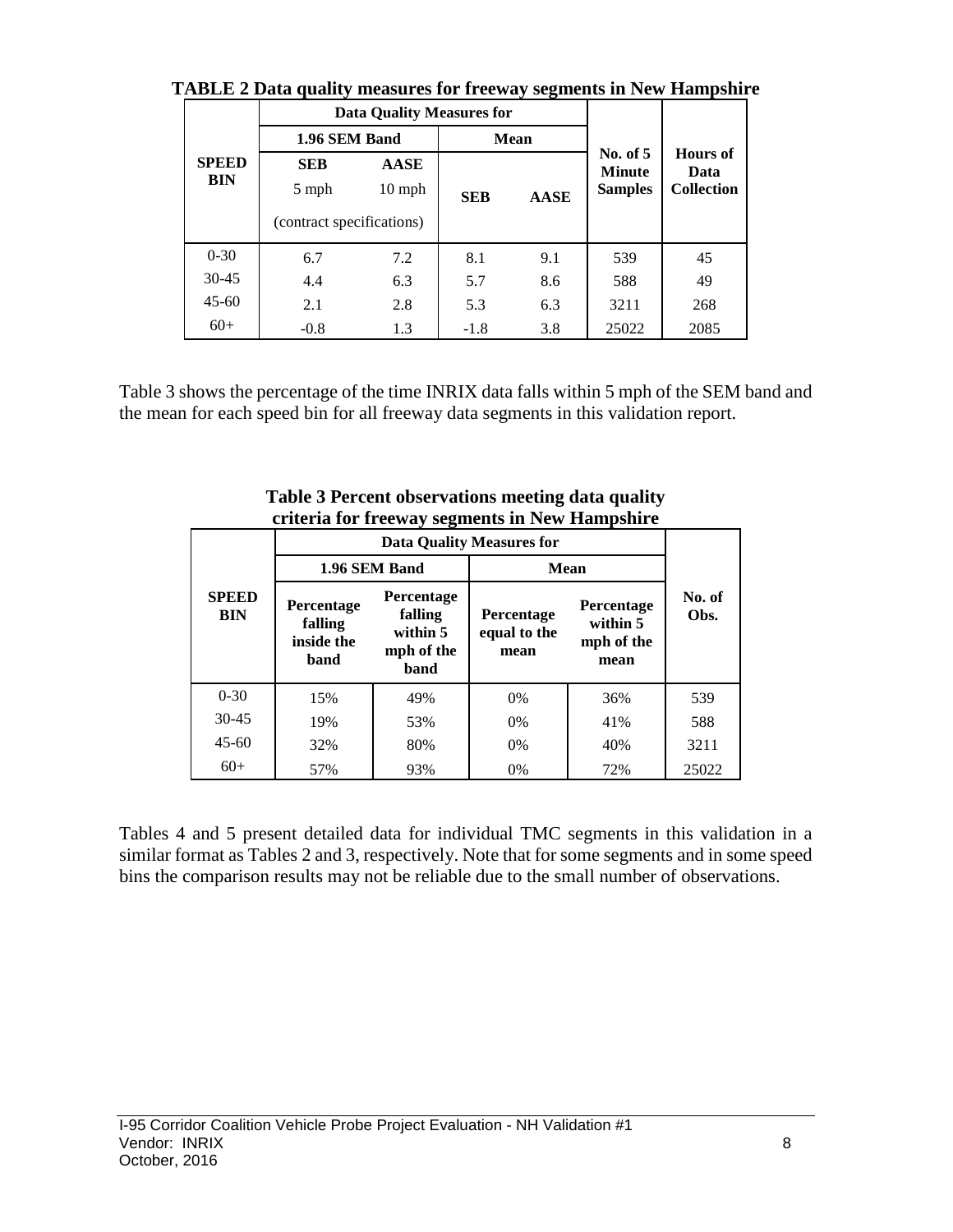|            |                   |                              |                            | тем пашрыше                       | <b>Data Quality Measures for</b>                    |                                             |                                                            |                          |
|------------|-------------------|------------------------------|----------------------------|-----------------------------------|-----------------------------------------------------|---------------------------------------------|------------------------------------------------------------|--------------------------|
|            | <b>Standard</b>   |                              |                            | 1.96 SEM Band                     |                                                     |                                             | ${\bf Mean}$                                               |                          |
| <b>TMC</b> | TMC<br>length     | <b>Bluetooth</b><br>distance | <b>SPEED</b><br><b>BIN</b> | <b>Speed Error</b><br><b>Bias</b> | Average<br><b>Absolute</b><br><b>Speed</b><br>Error | <b>Speed</b><br><b>Error</b><br><b>Bias</b> | Average<br><b>Absolute</b><br><b>Speed</b><br><b>Error</b> | No. of<br>Obs.           |
|            |                   |                              | $0 - 30$                   | $\overline{\phantom{a}}$          | $\overline{\phantom{a}}$                            | $\overline{\phantom{a}}$                    | $\overline{\phantom{a}}$                                   | $\overline{\phantom{a}}$ |
| NH01-0001  | 3.38              | 3.38                         | 30-45                      | $\sim$                            | $\overline{\phantom{a}}$                            | $\overline{\phantom{a}}$                    | $\overline{\phantom{a}}$                                   | $\overline{\phantom{a}}$ |
|            |                   |                              | $45 - 60$                  | 1.9                               | 1.9                                                 | 5.2                                         | 5.6                                                        | $12*$                    |
|            |                   |                              | $60+$                      | $-2.0$                            | 2.1                                                 | $-4.9$                                      | 5.4                                                        | 1727                     |
|            |                   |                              | $0 - 30$                   | 1.5                               | 1.8                                                 | 4.1                                         | 4.9                                                        | 66                       |
| NH01-0002  | 3.52              | 3.53                         | $30 - 45$                  | 1.8                               | 1.8                                                 | 4.2                                         | 5.2                                                        | 30                       |
|            |                   |                              | 45-60                      | 1.4                               | 1.7                                                 | 3.8                                         | 4.5                                                        | 100                      |
|            |                   |                              | $60+$                      | $-0.3$                            | 0.6                                                 | $-0.9$                                      | 2.7                                                        | 2324                     |
|            |                   |                              | $0 - 30$                   | 4.9                               | 5.0                                                 | 5.9                                         | 6.5                                                        | 40                       |
| NH01-0003  | 1.86              | 1.87                         | $30 - 45$                  | 0.8                               | 2.7                                                 | 1.0                                         | 4.4                                                        | 144                      |
|            |                   |                              | $45 - 60$                  | 1.0                               | 1.4                                                 | 3.6                                         | 4.6                                                        | 800                      |
|            |                   |                              | $60+$                      | $-0.2$                            | 0.8                                                 | $-0.3$                                      | 3.1                                                        | 1764                     |
|            |                   |                              | $0 - 30$                   | $\!\!\!\!\!8.8$                   | 8.8                                                 | 13.8                                        | 13.8                                                       | $19*$                    |
| NH01-0004  | 2.00              | 2.00                         | 30-45                      | 6.1                               | 6.6                                                 | 6.9                                         | 8.6                                                        | 40                       |
|            |                   |                              | $45 - 60$                  | 4.0                               | 4.3                                                 | 8.0                                         | 8.4                                                        | 765                      |
|            |                   |                              | $60+$                      | 0.7                               | 1.1                                                 | 3.2                                         | 4.2                                                        | 1205                     |
|            | NH01-0005<br>2.88 | 2.88                         | $0 - 30$                   | 4.2                               | 4.3                                                 | 5.5                                         | 5.7                                                        | $27*$                    |
|            |                   |                              | $30 - 45$                  | 2.7                               | 4.9                                                 | 3.8                                         | 6.8                                                        | $13*$                    |
|            |                   |                              | $45 - 60$                  | 1.5                               | 2.4                                                 | 4.6                                         | 6.0                                                        | 35                       |
|            |                   |                              | $60+$                      | $-0.7$                            | 0.8                                                 | $-2.5$                                      | $3.5$                                                      | 2069                     |
|            |                   |                              | $0 - 30$                   | 3.1                               | 3.1                                                 | 3.8                                         | 4.1                                                        | $11*$                    |
| NH01-0006  | 3.03              | 3.03                         | $30 - 45$                  | $-2.1$                            | 6.7                                                 | $-1.4$                                      | 10.2                                                       | $22*$                    |
|            |                   |                              | $45 - 60$                  | 0.7                               | 3.4                                                 | 4.2                                         | 7.8                                                        | 62                       |
|            |                   |                              | $60+$                      | $-2.1$                            | 2.2                                                 | $-5.3$                                      | 5.7                                                        | 2420                     |
|            |                   |                              | $0 - 30$                   | $-2.8$                            | 3.2                                                 | $-4.6$                                      | 5.5                                                        | $20*$                    |
| NH01-0007  | 3.49              | 3.49                         | 30-45                      | $-2.0$                            | 2.8                                                 | $-3.0$                                      | 4.7                                                        | $28*$                    |
|            |                   |                              | $45 - 60$                  | $-5.2$                            | 6.2                                                 | $-6.2$                                      | 8.7                                                        | 55                       |
|            |                   |                              | $60+$                      | $-2.7$                            | 2.7                                                 | $-5.6$                                      | 5.7                                                        | 3009                     |
|            |                   |                              | $0 - 30$                   | $-1.9$                            | 2.5                                                 | $-3.2$                                      | 4.1                                                        | $12*$                    |
| NH01-0008  | 3.03              | 3.03                         | 30-45                      | 1.7                               | 3.1                                                 | 2.4                                         | 4.6                                                        | $28*$                    |
|            |                   |                              | $45 - 60$<br>$60+$         | 0.8<br>$0.1\,$                    | 3.1<br>$0.7\,$                                      | 2.0<br>$0.6\,$                              | 5.4<br>$2.8\,$                                             | 107<br>2835              |
|            |                   |                              |                            | 0.7                               |                                                     |                                             |                                                            |                          |
|            |                   |                              | $0-30$<br>30-45            | $-0.4$                            | 2.6<br>8.4                                          | 0.8<br>3.6                                  | 3.3<br>14.6                                                | 33<br>$27*$              |
| NH01-0009  | 2.99              | 2.99                         | $45 - 60$                  | $-4.1$                            | 8.5                                                 | $-0.6$                                      | 13.6                                                       | $26*$                    |
|            |                   |                              | $60+$                      | $-1.0$                            | 1.3                                                 | $-2.1$                                      | 3.5                                                        | 1825                     |
|            |                   |                              | $0-30$                     | 5.5                               | 5.6                                                 | 6.2                                         | 6.5                                                        | 74                       |
|            |                   |                              | 30-45                      | 8.6                               | 10.2                                                | 9.8                                         | 12.0                                                       | 35                       |
| NH01-0010  | 2.80              | 2.80                         | 45-60                      | 3.3                               | 3.3                                                 | 5.8                                         | 6.2                                                        | $29*$                    |
|            |                   |                              | $60+$                      | $-0.7$                            | 0.9                                                 | $-1.8$                                      | 2.9                                                        | 2700                     |
|            |                   |                              | $0 - 30$                   | 13.2                              | 13.3                                                | 14.5                                        | 15.0                                                       | 161                      |
|            |                   |                              | 30-45                      | 15.8                              | 17.8                                                | 17.9                                        | 20.4                                                       | 47                       |
| NH01-0011  | 1.96              | 1.96                         | 45-60                      | 3.8                               | 4.0                                                 | 7.6                                         | 7.8                                                        | 175                      |
|            |                   |                              | $60+$                      | $0.4\,$                           | 0.7                                                 | 1.6                                         | 3.2                                                        | 2018                     |

#### **Table 4 Data quality measures for individual freeway validation segments in the state of New Hampshire**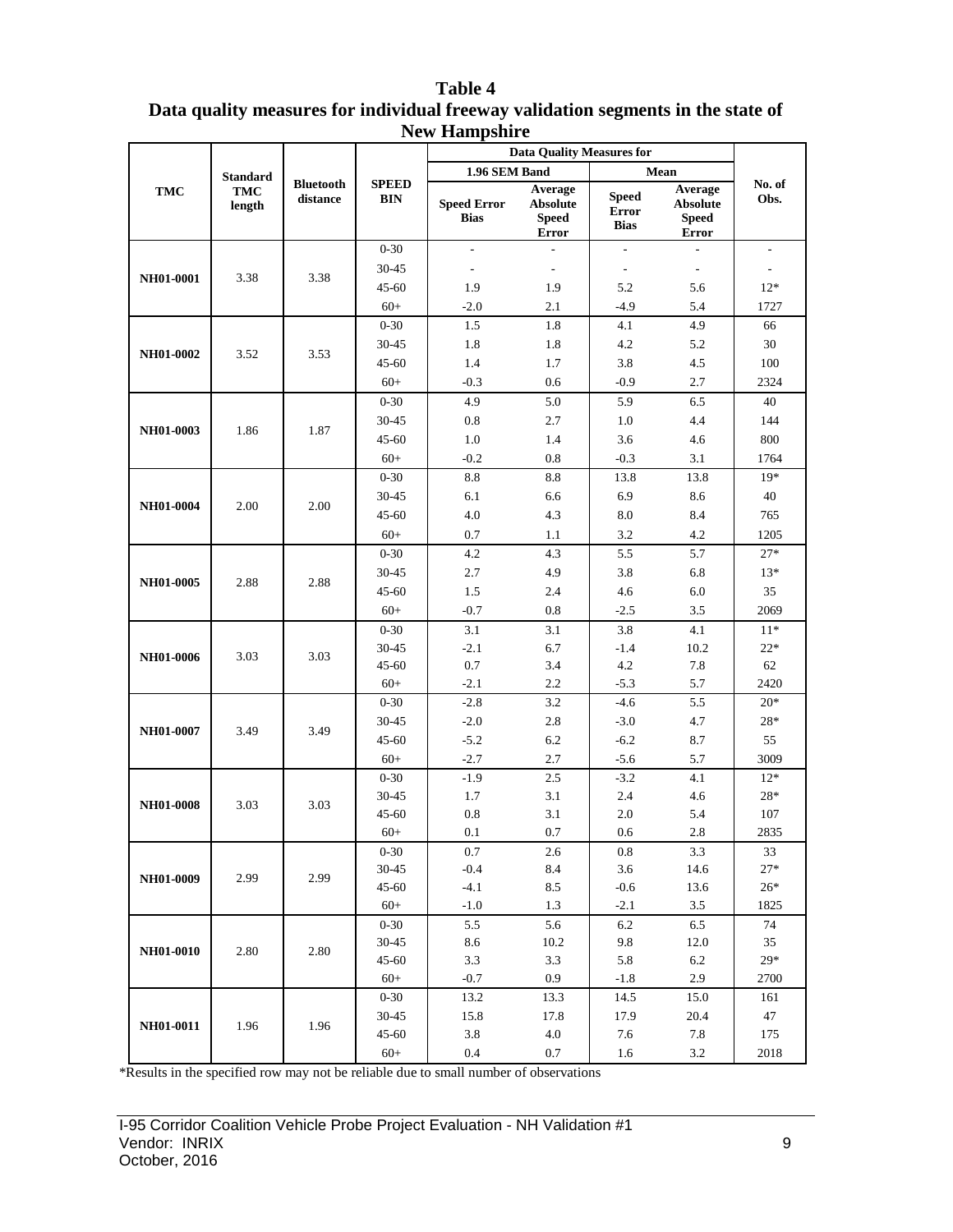**Table 4 (Cont'd) Data quality measures for individual freeway validation segments in the state of New Hampshire**

|                  |                 |                              |                            | <b>Data Quality Measures for</b>  |                                                            |                                      |                                                     |                |
|------------------|-----------------|------------------------------|----------------------------|-----------------------------------|------------------------------------------------------------|--------------------------------------|-----------------------------------------------------|----------------|
| TMC              | <b>Standard</b> | <b>Bluetooth</b><br>distance | <b>SPEED</b><br><b>BIN</b> | 1.96 SEM Band                     |                                                            | Mean                                 |                                                     |                |
|                  | TMC<br>length   |                              |                            | <b>Speed Error</b><br><b>Bias</b> | Average<br><b>Absolute</b><br><b>Speed</b><br><b>Error</b> | <b>Speed</b><br>Error<br><b>Bias</b> | Average<br><b>Absolute</b><br><b>Speed</b><br>Error | No. of<br>Obs. |
|                  |                 | 1.60<br>1.63                 | $0 - 30$                   | 7.0                               | 7.0                                                        | 9.2                                  | 9.3                                                 | 76             |
| <b>NH01-0012</b> |                 |                              | $30 - 45$                  | 6.8                               | 6.9                                                        | 8.9                                  | 9.2                                                 | 174            |
|                  |                 |                              | $45 - 60$                  | 2.1                               | 2.2                                                        | 5.5                                  | 5.7                                                 | 1045           |
|                  |                 |                              | $60+$                      | 0.3                               | 0.5                                                        | 1.3                                  | 2.8                                                 | 1126           |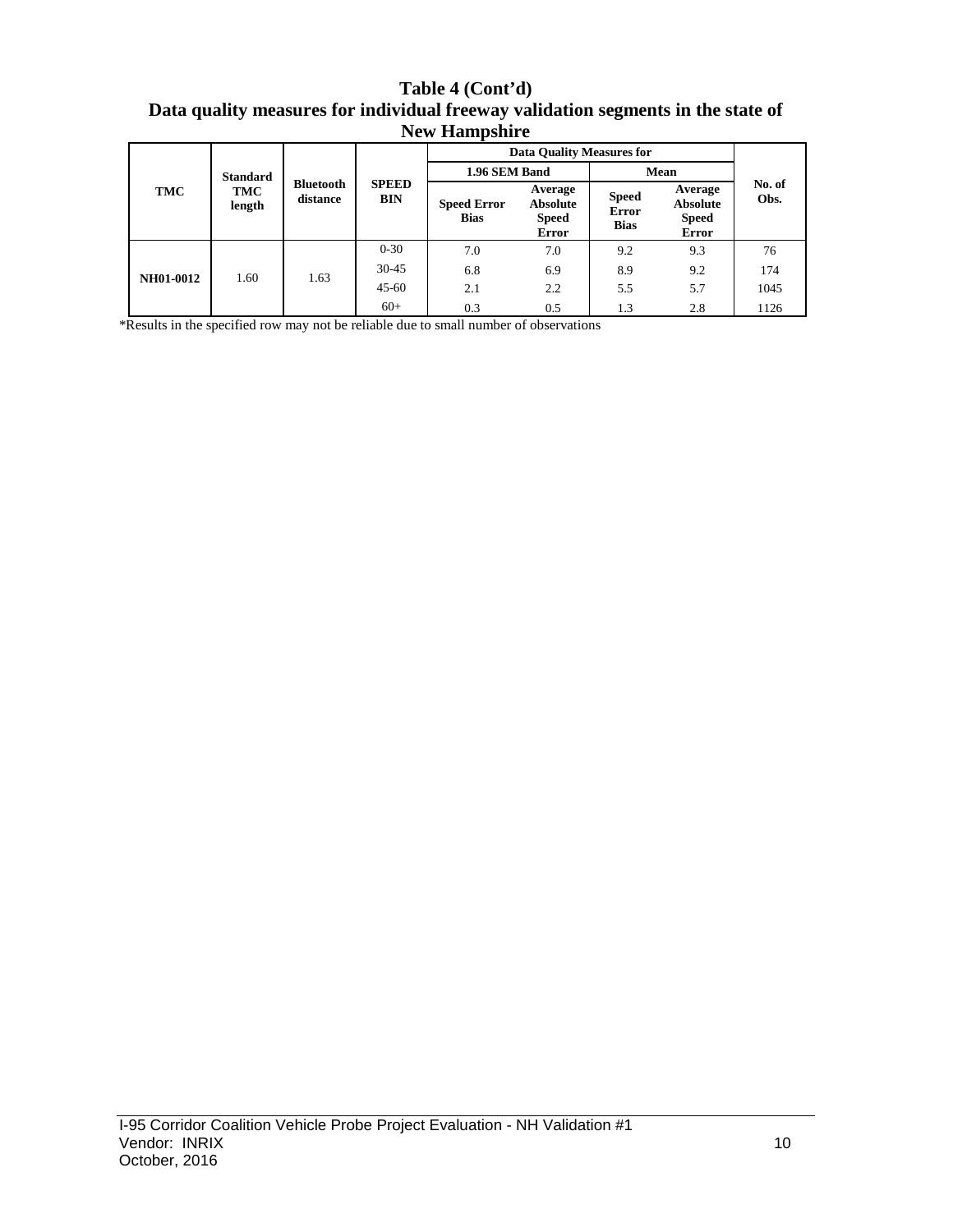#### **Table 5 Observations meeting data quality criteria for individual freeway validation segments in the state of New Hampshire**

|           |              | the biate of Two Trainpoint of<br><b>Data Quality Measures for</b> |                                 |                                               |                                             |                             |                           |                                       |                                               |           |
|-----------|--------------|--------------------------------------------------------------------|---------------------------------|-----------------------------------------------|---------------------------------------------|-----------------------------|---------------------------|---------------------------------------|-----------------------------------------------|-----------|
| TMC       |              |                                                                    | 1.96 SEM Band                   |                                               |                                             |                             | Mean                      |                                       |                                               |           |
|           | <b>SPEED</b> | <b>Speed Error Bias</b>                                            |                                 | <b>Average Absolute Speed</b><br><b>Error</b> |                                             | <b>Speed Error Bias</b>     |                           |                                       | <b>Average Absolute</b><br><b>Speed Error</b> | No.<br>of |
|           | <b>BIN</b>   | No. falling<br>inside the<br>band                                  | % falling<br>inside the<br>band | No. falling<br>within 5<br>mph of the<br>band | % falling<br>within 5<br>mph of<br>the band | No. equal<br>to the<br>mean | % equal<br>to the<br>mean | No.<br>within 5<br>mph of<br>the mean | % within<br>5 mph of<br>the mean              | Obs.      |
|           | $0 - 30$     | $\overline{\phantom{a}}$                                           | $\overline{\phantom{a}}$        |                                               |                                             |                             | $\overline{\phantom{a}}$  |                                       |                                               |           |
|           | 30-45        | ٠                                                                  | $\overline{\phantom{a}}$        | ÷                                             | $\overline{a}$                              | $\overline{a}$              | $\overline{\phantom{a}}$  |                                       | $\overline{\phantom{a}}$                      |           |
| NH01-0001 | 45-60        | $\mathbf{1}$                                                       | 8%                              | 6                                             | 50%                                         | $\boldsymbol{0}$            | 0%                        | 6                                     | 50%                                           | $12*$     |
|           | $60+$        | 220                                                                | 13%                             | 1091                                          | 63%                                         | $\mathbf{0}$                | 0%                        | 885                                   | 51%                                           | 1727      |
|           | $0 - 30$     | 15                                                                 | 23%                             | 48                                            | 73%                                         | $\boldsymbol{0}$            | 0%                        | 33                                    | 50%                                           | 66        |
| NH01-0002 | 30-45        | 9                                                                  | 30%                             | 23                                            | 77%                                         | $\boldsymbol{0}$            | 0%                        | 20                                    | 67%                                           | 30        |
|           | 45-60        | 15                                                                 | 15%                             | 76                                            | 76%                                         | $\boldsymbol{0}$            | 0%                        | 62                                    | 62%                                           | 100       |
|           | $60+$        | 588                                                                | 25%                             | 2166                                          | 93%                                         | $\mathbf{0}$                | 0%                        | 2030                                  | 87%                                           | 2324      |
|           | $0 - 30$     | $\overline{c}$                                                     | 5%                              | 23                                            | 58%                                         | $\mathbf{0}$                | 0%                        | 22                                    | 55%                                           | 40        |
| NH01-0003 | 30-45        | $22\,$                                                             | 15%                             | 113                                           | 78%                                         | $\boldsymbol{0}$            | 0%                        | 102                                   | 71%                                           | 144       |
|           | 45-60        | 139                                                                | 17%                             | 606                                           | 76%                                         | $\boldsymbol{0}$            | 0%                        | 485                                   | 61%                                           | 800       |
|           | $60+$        | 486                                                                | 28%                             | 1572                                          | 89%                                         | $\mathbf{1}$                | 0%                        | 1434                                  | 81%                                           | 1764      |
|           | $0 - 30$     | $\mathbf{0}$                                                       | $0\%$                           | $\boldsymbol{0}$                              | $0\%$                                       | $\boldsymbol{0}$            | 0%                        | $\boldsymbol{0}$                      | 0%                                            | $19*$     |
| NH01-0004 | 30-45        | 6                                                                  | 15%                             | 22                                            | 55%                                         | $\boldsymbol{0}$            | 0%                        | 20                                    | 50%                                           | 40        |
|           | 45-60        | 6                                                                  | 1%                              | 169                                           | 22%                                         | $\boldsymbol{0}$            | 0%                        | 84                                    | 11%                                           | 765       |
|           | $60+$        | 169                                                                | 14%                             | 969                                           | 80%                                         | 1                           | 0%                        | 794                                   | 66%                                           | 1205      |
| NH01-0005 | $0 - 30$     | $\boldsymbol{0}$                                                   | 0%                              | 13                                            | 48%                                         | $\mathbf{0}$                | 0%                        | 12                                    | 44%                                           | $27*$     |
|           | 30-45        | $\mathbf{1}$                                                       | 8%                              | 5                                             | 38%                                         | $\boldsymbol{0}$            | 0%                        | 5                                     | 38%                                           | $13*$     |
|           | 45-60        | $\overline{0}$                                                     | 0%                              | 22                                            | 63%                                         | $\boldsymbol{0}$            | 0%                        | 16                                    | 46%                                           | 35        |
|           | $60+$        | 494                                                                | 24%                             | 1778                                          | 86%                                         | $\mathbf{1}$                | 0%                        | 1556                                  | 75%                                           | 2069      |
|           | $0 - 30$     | $\overline{2}$                                                     | 18%                             | $\tau$                                        | 64%                                         | $\boldsymbol{0}$            | $0\%$                     | 7                                     | 64%                                           | $11*$     |
|           | 30-45        | $\boldsymbol{0}$                                                   | 0%                              | 8                                             | 36%                                         | $\boldsymbol{0}$            | 0%                        | 5                                     | 23%                                           | $22*$     |
| NH01-0006 | 45-60        | 5                                                                  | 8%                              | 32                                            | 52%                                         | $\boldsymbol{0}$            | 0%                        | 24                                    | 39%                                           | 62        |
|           | $60+$        | 370                                                                | 15%                             | 1556                                          | 64%                                         | $\mathbf{0}$                | 0%                        | 1143                                  | 47%                                           | 2420      |
|           | $0 - 30$     | $\overline{c}$                                                     | 10%                             | 13                                            | 65%                                         | $\boldsymbol{0}$            | 0%                        | 10                                    | 50%                                           | $20*$     |
|           | 30-45        | 5                                                                  | 18%                             | $22\,$                                        | 79%                                         | $\boldsymbol{0}$            | 0%                        | $18\,$                                | 64%                                           | 28*       |
| NH01-0007 | 45-60        | $\tau$                                                             | 13%                             | 25                                            | 45%                                         | $\boldsymbol{0}$            | 0%                        | 22                                    | 40%                                           | 55        |
|           | $60+$        | 237                                                                | 8%                              | 1855                                          | 62%                                         | $\mathbf{0}$                | 0%                        | 1406                                  | 47%                                           | 3009      |
|           | $0 - 30$     | $\mathbf{1}$                                                       | 8%                              | 6                                             | 50%                                         | $\mathbf{0}$                | 0%                        | 6                                     | 50%                                           | $12*$     |
|           | 30-45        | $\boldsymbol{0}$                                                   | 0%                              | 21                                            | 75%                                         | $\boldsymbol{0}$            | 0%                        | 20                                    | 71%                                           | $28*$     |
| NH01-0008 | 45-60        | $\overline{4}$                                                     | 4%                              | 72                                            | 67%                                         | $\mathbf{0}$                | 0%                        | 56                                    | 52%                                           | 107       |
|           | $60+$        | 803                                                                | 28%                             | 2619                                          | 92%                                         | $\overline{0}$              | 0%                        | 2409                                  | 85%                                           | 2835      |
|           | $0 - 30$     | $\boldsymbol{2}$                                                   | 6%                              | 29                                            | 88%                                         | $\boldsymbol{0}$            | 0%                        | 27                                    | 82%                                           | 33        |
|           | 30-45        | $\mathbf{1}$                                                       | 4%                              | 9                                             | 33%                                         | $\boldsymbol{0}$            | $0\%$                     | 4                                     | 15%                                           | $27*$     |
| NH01-0009 | 45-60        | $\boldsymbol{0}$                                                   | $0\%$                           | 5                                             | 19%                                         | $\boldsymbol{0}$            | $0\%$                     | 2                                     | 8%                                            | $26*$     |
|           | $60+$        | 477                                                                | 26%                             | 1575                                          | 86%                                         | $\mathbf{1}$                | 0%                        | 1442                                  | 79%                                           | 1825      |
|           | $0 - 30$     | $\tau$                                                             | 9%                              | 33                                            | 45%                                         | $\boldsymbol{0}$            | $0\%$                     | 32                                    | 43%                                           | 74        |
| NH01-0010 | 30-45        | $\boldsymbol{0}$                                                   | $0\%$                           | $\overline{\mathcal{A}}$                      | 11%                                         | $\boldsymbol{0}$            | $0\%$                     | $\mathfrak{Z}$                        | 9%                                            | 35        |
|           | $45 - 60$    | $\boldsymbol{0}$                                                   | 0%                              | 21                                            | 72%                                         | $\boldsymbol{0}$            | 0%                        | 17                                    | 59%                                           | $29*$     |
|           | $60+$        | 779                                                                | 29%                             | 2430                                          | 90%                                         | $\boldsymbol{0}$            | 0%                        | 2251                                  | 83%                                           | 2700      |
|           | $0 - 30$     | $\boldsymbol{7}$                                                   | 4%                              | 39                                            | 24%                                         | $\boldsymbol{0}$            | $0\%$                     | 36                                    | 22%                                           | 161       |
| NH01-0011 | 30-45        | $\boldsymbol{2}$                                                   | $4\%$                           | $\overline{c}$                                | 4%                                          | $\boldsymbol{0}$            | $0\%$                     | $\overline{c}$                        | 4%                                            | 47        |
|           | 45-60        | 6                                                                  | $3\%$                           | 75                                            | 43%                                         | $\boldsymbol{0}$            | 0%                        | 45                                    | 26%                                           | 175       |
|           | $60+$        | 523                                                                | 26%                             | 1833                                          | 91%                                         | $\boldsymbol{0}$            | 0%                        | 1603                                  | 79%                                           | 2018      |